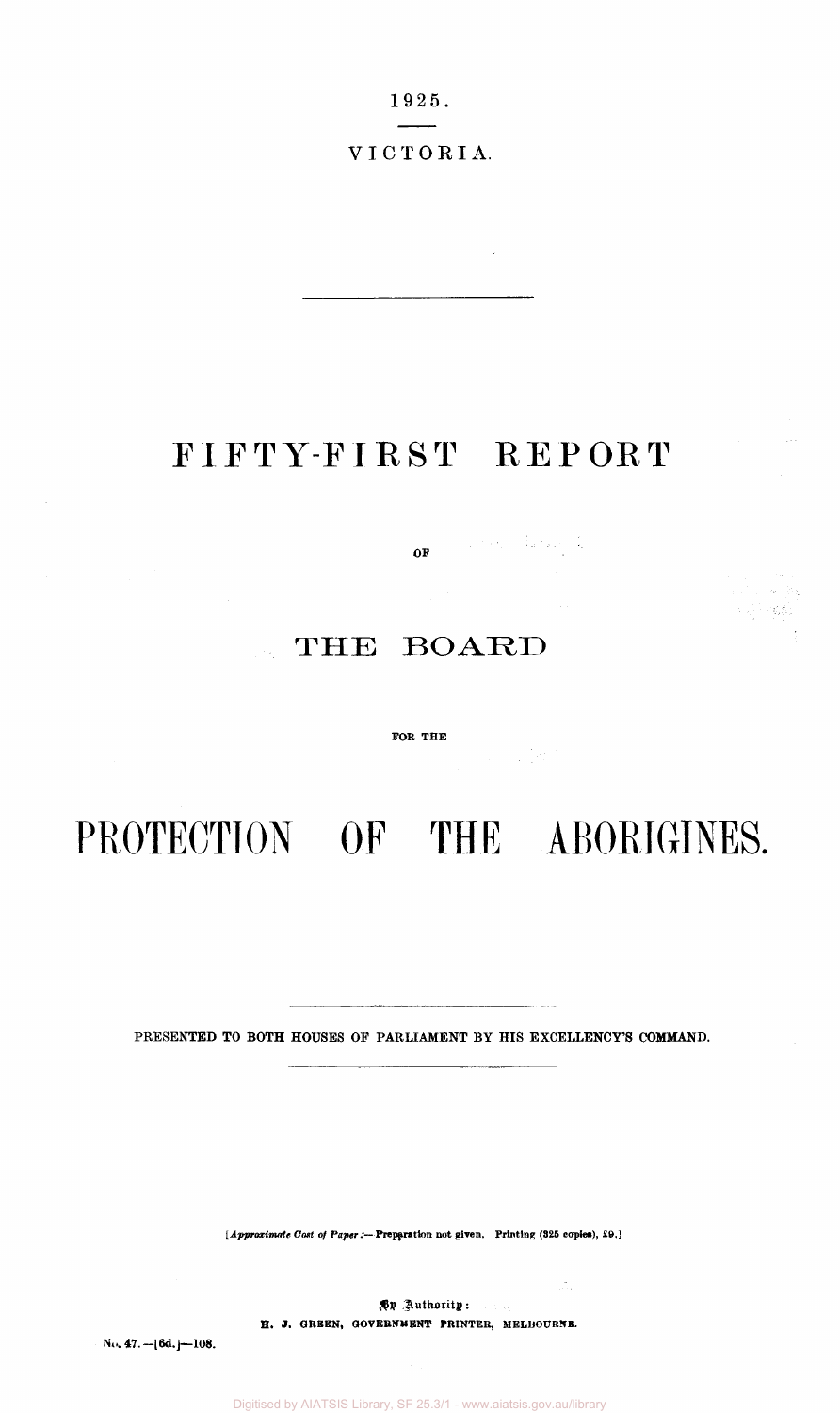#### MEMBERS OF THE BOARD FOR THE PROTECTION OF THE ABORIGINES.

 $\overline{a}$ 

The Honorable the CHIEF SECRETARY, Chairman. W. P. HEATHERSHAW, Esq., J.P., Vice-Chairman. The Hon. H. S. BAILEY, M.L.A. The Hon. J. BOWSER, M.L.A.

W. H. EVERARD, Esq., M.L.A. A. E. LIND, Esq., M.L.A. E. E. Bond, Esq., M.L.A. Mrs. ANNE F. BON.

> A. E. PARKER, Secretary.

Melbourne.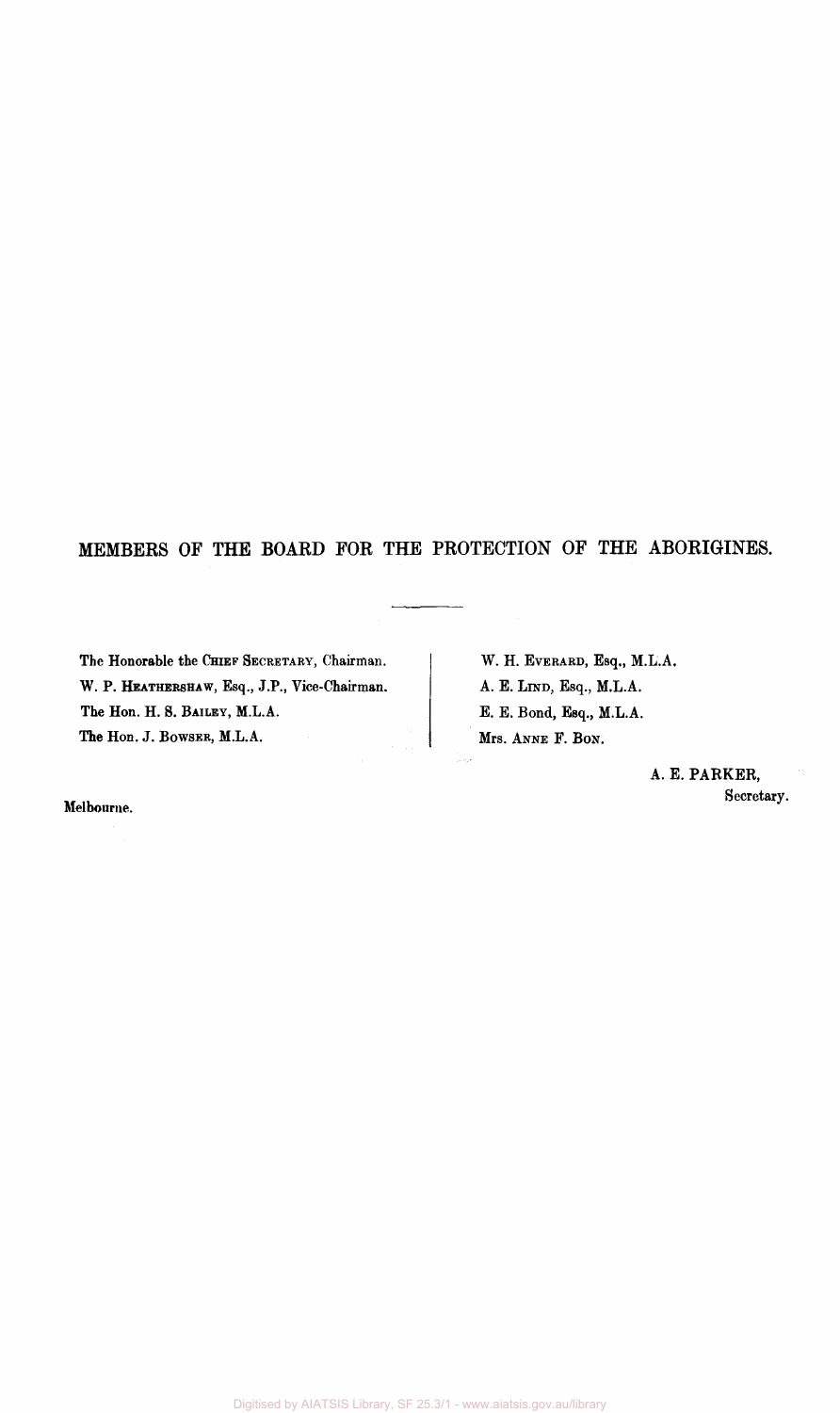## REPORT

Board for the Protection of the Aborigines, Melbourne, 31st October, 1924.

MAY IT PLEASE YOUR EXCELLENCY :

The Board for the Protection of the Aborigines has the honour to submit for your Excellency's consideration its Fifty-first Report on the condition of the Aborigines of this State.

In pursuance of the policy of the Board to concentrate the whole of the Aborigines at Lake Tyers 36 additional cottages have been erected, of which six were built during the past year. A five-roomed cottage has been erected for the sub-manager, and a dining hall is in course A five-roomed cottage has been erected for the sub-manager, and a dining hall is in course of erection. It is estimated that the cost will be £350.

Three of the older cottages, condemned by the Public Works Department, have been demolished. The material from these is being used in other buildings. Provision is being sought for a new sewing-room at Lake Tyers, and the question of providing quarters for the school teacher is under consideration. One cottage has been fitted up as a hospital for the use of sick natives.

The station situated at Lake Tyers in Gippsland is the only one now carried on under the control of a manager.

The question of vesting all aboriginal reserves in the Board for the Protection of the Aborigines, so that the Board may have power to lease, or in certain circumstances to dispose of any reserve, has been under consideration, and it is hoped that legislation dealing with the matter will be passed at an early date. In the event of the land being used for settlement purposes the Board will carefully consider the claim of any full-blooded aboriginal who may desire to remain on any reserve under the care of the local guardian.

Generally the health of the natives has been fair. On the recommendation of the Government Medical Officer bath houses, with hot and cold water services and fumigating chambers, have been erected at Lake Tyers, to stamp out a scabeic form of skin disease to which the natives are prone. This has had very beneficial results, and the disease has now almost disappeared. An epidemic of influenza laid up practically the whole of the natives at Lake Tyers, but since their recovery there has been less sickness than usual.

EDUCATION.—The Education Department conducts the school at Lake Tyers. The school has been enlarged and remodelled, and a teacher with experience in sloyd and carpentry placed in charge. It is proposed to erect a workroom for technical training. A special curriculum has been undertaken, which includes millinery, dressmaking, sloyd work, &c. There are 49 children at present attending the Lake Tyers State School.

A Home cinematograph machine has been sent to the Lake Tyers Station, and monthly programmes are provided.

CONCENTRATION.—-A clearing sale was held at Coranderrk; £811 10s. 6d. was received from the sale of cattle and £117 16s. 5d. from the sale of old cottages, sundries, &c. Everything likely to be of use was transferred to Lake Tyers. Only six of the old natives have been left at Coranderrk under the care of a local guardian.

At Condah and Framlingham there are numbers of half-castes, who will be transferred to Lake Tyers as soon as cottages can be provided. Experience has shown that the children of these people fail to attend school at those places, and further that an undesirable population of quadroons and octroons gathers in the vicinity of a reserve. This leads to immorality and quarrels, and in the best interests of the natives eligible for assistance these reserves should be closed as early as possible. It is hoped that if the proposed Aborigines Reserves Bill becomes law this problem will speedily be solved.

RELIGIOUS SERVICES.—Church of England services, Sunday School, and Christian Endeavour meetings are held regularly at Lake Tyers. Services are held at Lake Condah and Framlingham by visiting clergymen and lay preachers.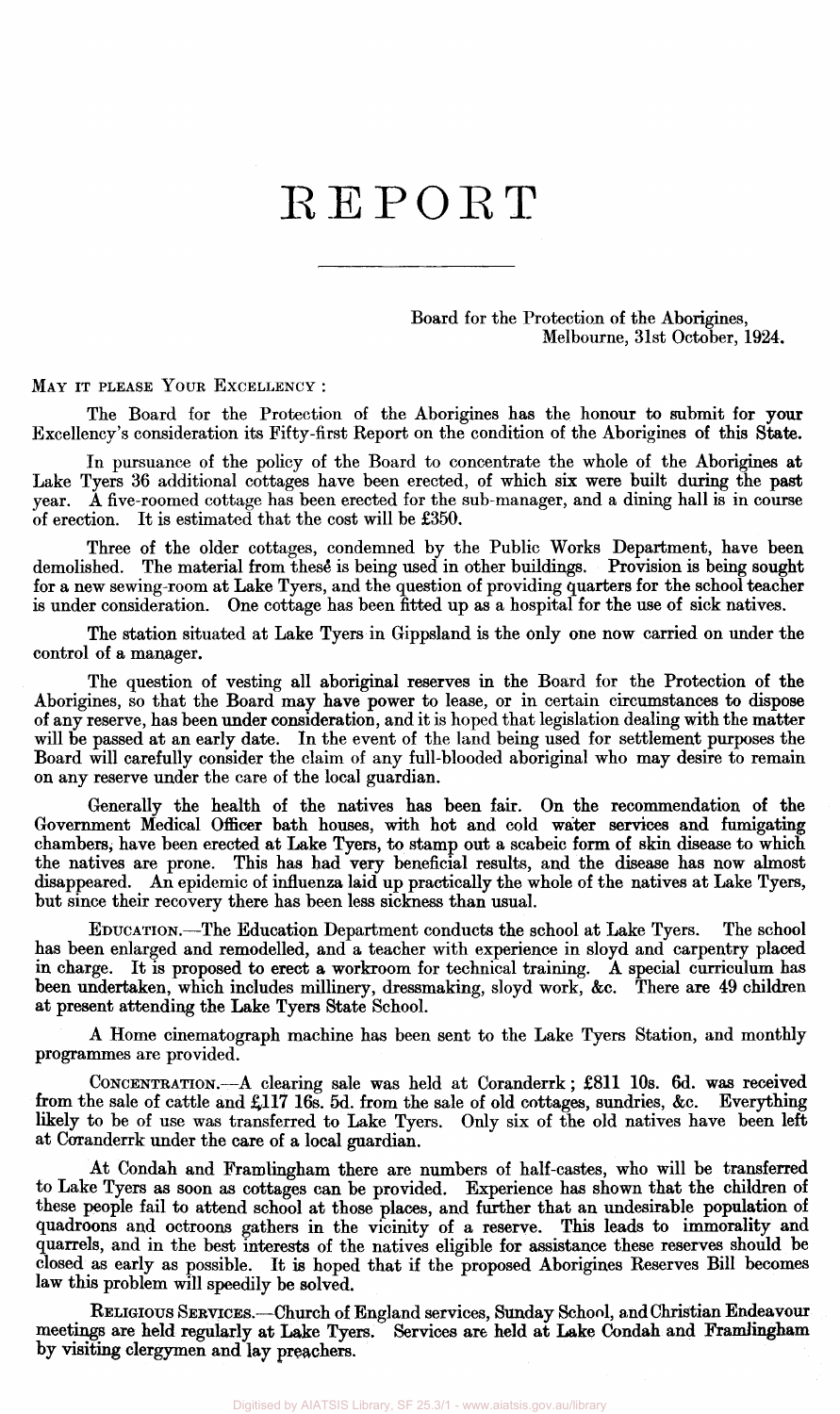An abundant supply of vegetables has been grown and distributed at Lake Tyers. Twenty tons of hay were harvested for the use of station stock, but, owing to the long-continued rain, were not in the best condition.

TIMBER, LAKE TYERS.--The Forestry Commission is calling for tenders for all mature timber on the Lake Tyers Aboriginal Reserve (both for hewing and milling). It is proposed to sell such timber on the usual forestry royalties.

OTHER IMPROVEMENTS.—An additional dam has been built at Lake Tyers ; about 40 acres of additional land cleared, fenced, and cultivated ; and a concrete meat-house erected by native labour.

The bluestone church at Lake Condah has been repaired at a cost of £228.

The number of aborigines and half-castes who have been maintained or partly provided for during the year ended 30th June, 1924, was as follows :-

| Locality.                                                                                                                              |                                                                                                                                                                                    |                                                                                                                                                                                                                       |                                                                                                                                                                                                       |                                                                                                                                                                                                        |                                                                                                                                                                                                 | Blacks.                         | Half-castes and<br>Under.                                   | Total.                                         |
|----------------------------------------------------------------------------------------------------------------------------------------|------------------------------------------------------------------------------------------------------------------------------------------------------------------------------------|-----------------------------------------------------------------------------------------------------------------------------------------------------------------------------------------------------------------------|-------------------------------------------------------------------------------------------------------------------------------------------------------------------------------------------------------|--------------------------------------------------------------------------------------------------------------------------------------------------------------------------------------------------------|-------------------------------------------------------------------------------------------------------------------------------------------------------------------------------------------------|---------------------------------|-------------------------------------------------------------|------------------------------------------------|
| Lake Tyers<br>Coranderrk<br>Framlingham<br>Lake Condah<br>Antwerp<br><b>Swan Hill</b><br>Other Dépôts<br>In Institutions<br>In Service | $\ddotsc$<br>$\ddot{\phantom{a}}$<br>$\ddot{\phantom{a}}$ .<br>$\ddot{\phantom{a}}$<br>$\ddot{\phantom{1}}$<br>$\bullet$ $\bullet$<br>$\ddot{\phantom{a}}$<br>$\ddot{\phantom{0}}$ | $\ddot{\phantom{a}}$<br>$\ddot{\phantom{1}}$<br>$\cdot$ .<br>$\bullet$ $\bullet$<br>$\bullet$ . $\bullet$<br>$\cdot$ .<br>$\bullet$ $\bullet$<br>$\ddot{\phantom{a}}$<br>$\bullet\hspace{0.4mm}\bullet\hspace{0.4mm}$ | $\ddot{\phantom{1}}$<br>$\ddot{\phantom{0}}$<br>$\bullet$ . $\bullet$<br>$\ddot{\phantom{0}}$<br>$\bullet$ . $\bullet$<br>$\cdot$ .<br>$\ddot{\phantom{1}}$<br>$\bullet$ $\bullet$<br>$\cdot$ $\cdot$ | $\ddot{\phantom{1}}$<br>$\ddot{\phantom{0}}$<br>$\cdot$ .<br>$\bullet$ $\bullet$<br>$\bullet$ . $\bullet$<br>$\ddot{\phantom{0}}$<br>$\bullet$ $\bullet$<br>$\bullet$ $\bullet$<br>$\bullet$ $\bullet$ | $\bullet\hspace{0.4mm}\bullet\hspace{0.4mm}$<br>$\cdot$<br>$\bullet$ $\bullet$<br>$\cdot$ .<br>$\ddot{\phantom{a}}$<br>$\cdot$ .<br>$\bullet$ $\bullet$<br>$\bullet$ $\bullet$<br>$\sim$ $\sim$ | 52<br>$\ddot{\phantom{1}}$<br>2 | 155<br>5<br>32<br>35<br>$\bullet$ $\bullet$<br>10<br>3<br>4 | 207<br>6<br>33<br>37<br>3<br>5<br>17<br>3<br>6 |
| control of the control                                                                                                                 |                                                                                                                                                                                    |                                                                                                                                                                                                                       |                                                                                                                                                                                                       |                                                                                                                                                                                                        |                                                                                                                                                                                                 | 72                              | 245                                                         | 317                                            |

In addition to the above there are at Antwerp and Cove Dam 37 half-castes whom it is proposed to transfer to Lake Tyers. There are about 50 half-castes and quadroons in the Warrnambool and Condah districts not receiving assistance at present.

The number of births, deaths, and marriages is as follows :—

|                                                        |                                                                                  |                                                                                    |                                                                         |                                                                                           |                                                                                                                     | Births.                                                | Deaths.         | Marriages.                                                                |
|--------------------------------------------------------|----------------------------------------------------------------------------------|------------------------------------------------------------------------------------|-------------------------------------------------------------------------|-------------------------------------------------------------------------------------------|---------------------------------------------------------------------------------------------------------------------|--------------------------------------------------------|-----------------|---------------------------------------------------------------------------|
| Lake Tyers<br>Coranderrk<br>Framlingham<br>Lake Condah | $\bullet$ $\bullet$<br>$\ddot{\phantom{a}}$<br>$\ddotsc$<br>$\ddot{\phantom{a}}$ | $\bullet$ $\bullet$<br>$\sim$ $\sim$<br>$\bullet$ $\bullet$<br>$\bullet$ $\bullet$ | $\cdot$<br>$\sim$ $\sim$<br>$\ddot{\phantom{1}}$<br>$\bullet$ $\bullet$ | $\bullet$ $\bullet$<br>$\ddot{\phantom{0}}$<br>$\bullet$ $\bullet$<br>$\bullet$ $\bullet$ | $\bullet$ $\bullet$<br>$\bullet$ $\bullet$<br>$\bullet\hspace{0.4mm}\bullet\hspace{0.4mm}$<br>ALC: YES<br>$\bullet$ | 5<br>2<br>$\bullet$ $\bullet$<br>$\bullet$ . $\bullet$ | 11<br>$\cdot$ . | $\ddot{\phantom{1}}$<br>$\ddot{\phantom{0}}$<br>$\bullet\hspace{0.4mm}$ . |
|                                                        |                                                                                  |                                                                                    |                                                                         |                                                                                           |                                                                                                                     |                                                        | 13              |                                                                           |

The births recorded were—half-castes, 7. Deaths comprise—blacks, 5 ; half-castes, 8.

#### STATEMENT of Amounts voted by Parliament, Expenditure therefrom, and the Unexpended Vote of Board for the years 1916-17 to 1923-24 inclusive.

|             |                                              | Үеаг.                                        |                       |                       |                       | Amount Voted. | Amount Expended. | Unexpended Vote. |
|-------------|----------------------------------------------|----------------------------------------------|-----------------------|-----------------------|-----------------------|---------------|------------------|------------------|
|             |                                              |                                              |                       |                       |                       | £             | £                | £                |
| 1916-17     | $\cdot$                                      | $\cdot$ .                                    | $\bullet$ $\bullet$   | $\ddot{\phantom{1}}$  | $\bullet$ . $\bullet$ | 4,732         | 3,945            | 787              |
| $1917 - 18$ | $\bullet\hspace{0.4mm}\bullet\hspace{0.4mm}$ | $\bullet$ $\bullet$                          | $\bullet$ $\bullet$   | $\cdot$ .             | $\cdot$ $\cdot$       | 4,409         | 4,320            | 89               |
| 1918-19     | $\bullet$ $\bullet$                          | $\bullet$ . $\bullet$                        | $\bullet$ . $\bullet$ | $\bullet$ $\bullet$   | $\ddot{\phantom{a}}$  | 3,537         | 3,507            | 30               |
| 1919-20     | $\bullet\quad \bullet$                       | $\bullet\hspace{0.4mm}\bullet\hspace{0.4mm}$ | $\bullet$ $\bullet$   | $\bullet$ $\bullet$   | $\bullet\bullet$      | 4,403         | 4,193            | 210              |
| $1920 - 21$ | $\cdot$ $\cdot$                              | $\bullet\ \bullet$                           | $\cdot$ .             | $\cdot$ .             | $\cdot$ .             | 5,709         | 5,690            | 19               |
| $1921 - 22$ | $\bullet$ $\bullet$                          | $\bullet$ $\bullet$                          | $\bullet$ $\bullet$   | $\ddot{\phantom{1}}$  | $\cdot$ $\cdot$       | 7,008         | 6,940            | 68               |
| 1922–23     | $\cdot$ .                                    | $\ddot{\phantom{0}}$                         | $\cdot$ .             | $\cdots$              | $\cdot$               | 7,039         | 7,010            | 29               |
| 1923-24     | $\bullet\hspace{0.4mm}\bullet\hspace{0.4mm}$ | $\bullet\quad\bullet\quad$                   | $\bullet$ .           | $\bullet$ . $\bullet$ | $\cdot$ $\cdot$       | 6,912         | 6,867            | 45               |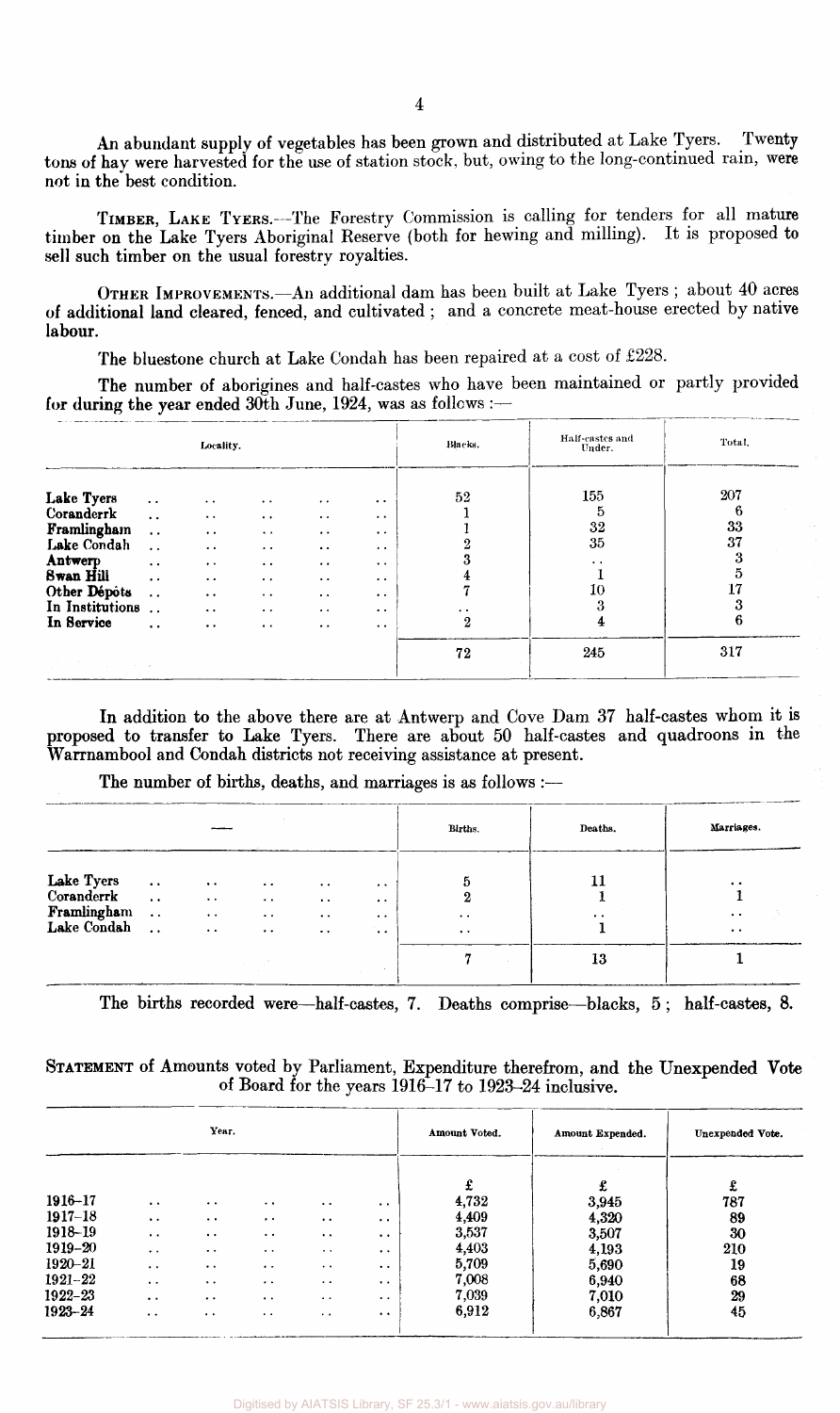The revenue from the sale of produce is shown in the Appendices. The areas of land reserved for the use of the aborigines are as follow :-

| 4,000  |
|--------|
| 2,450  |
| 548    |
| 2,043  |
| 20     |
| $22\,$ |
| 9,083  |
|        |

We have the honour to be,

Your Excellency's most obedient Servants,

W. P. HEATHERSHAW,

Vice-Chairman,

#### A. E. PARKER,

Secretary.

His Excellency Colonel the Right Honorable Earl of Stradbroke, K.C.M.G., C.B., C.V.O., C.B.E., &c, &c.